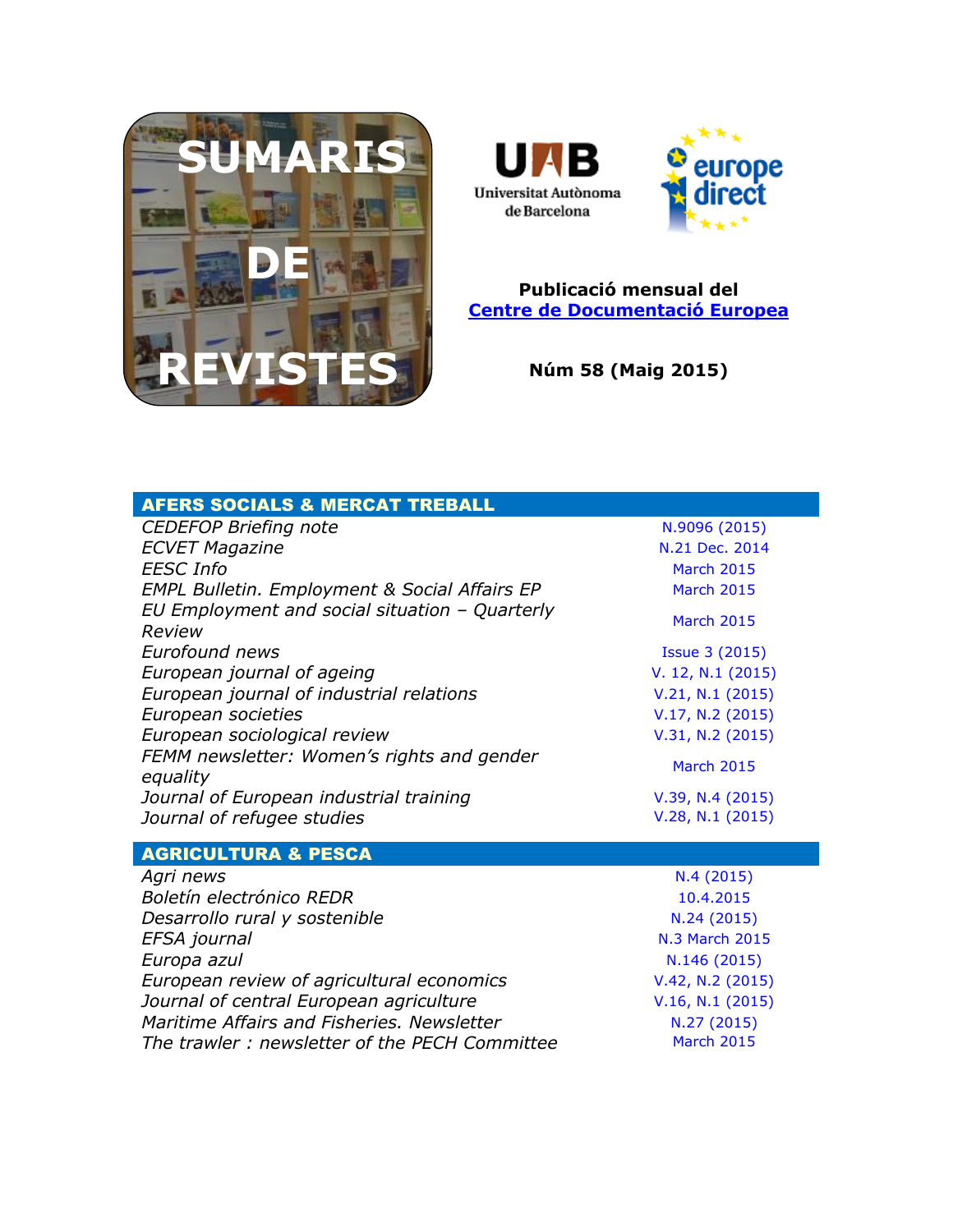| <b>AUDIOVISUALS &amp; MITJANS DE COMUNICACIÓ</b>         |                              |
|----------------------------------------------------------|------------------------------|
| European Journal of Communication                        | V.30, N.2 (2015)             |
| IRIS: Legal Observations of the European                 | 2015-4                       |
| <b>Audiovisual Observatory</b>                           |                              |
| Journalisme et relations internationals                  | N.154 (2013)                 |
|                                                          |                              |
| CIÈNCIA, TECNOLOGIA & SOCIETAT DE LA INFORMACIÓ          |                              |
| ENISA Management board newsletter<br>European Researcher | <b>March 2015</b>            |
| Ideas: newsletter of the ERC                             | V.92(2015)<br>N.1 March 2015 |
|                                                          |                              |
| DESENVOLUPAMENT & AJUDA HUMANITÀRIA                      |                              |
| Development and change                                   | V.46, Issue 2 (2015)         |
| Development policy review                                | V.33, Issue 3 (2015)         |
| <b>ECHO Daily Flash</b>                                  | <b>Diari</b>                 |
| European Journal of International Relations              | V.21, N.1 (2015)             |
| The European journal of development research             | V.27, N.2 (2015)             |
| Finance & Development Washington                         | V.52, N.1 (2015)             |
| Humanity: an International Journal of Human Rights,      | V.6, N.1, Spring 2015        |
| humanitarianism, and development                         |                              |
| Journal of development economics                         | V.114(2015)                  |
| The Journal of development studies                       | V.51, N.3 (2015)             |
| Journal of international development                     | V.27, N.3 (2015)             |
| Mondes en développement                                  | N.169 (2015)                 |
| <b>Revue Tiers Monde</b>                                 | N.1(2015)                    |
| The European journal of development research             | V.27, N.2 (2015)             |
| <b>World Development</b>                                 | V.71(2015)                   |
| <b>ECONOMIA &amp; FINANCES</b>                           |                              |
| Alternativas económicas                                  | N.24 (2015)                  |
| BioRes Bridges Trade: analysis and new son trade         |                              |
| and environment                                          | V.9, N.3 (2015)              |
| Committee on Budgets newsletter                          | 16.4.2015                    |
| Country focus                                            | N.3 March (2015)             |
| Cuadernos de información económica                       | N.245 (2015)                 |
| <b>EC Tax review</b>                                     | V.24/2(2015)                 |
| <b>ECB Working paper</b>                                 | N.1780 April 2015            |
| <b>ECFIN Economic Briefs</b>                             | N.40 (2015)                  |
| <b>ECFIN E-news</b>                                      | N.115 March (2015)           |
| <b>ECON Online</b>                                       | N.110 (23.3.2015)            |
| Economía Exterior                                        | N.72 (2015)                  |
| <b>EIB Working Papers</b>                                | N.1(2015)                    |
| <b>EU Trade news</b>                                     | 17.4.2015                    |
| European business cycle indicators                       | N.1 April 2015               |
| European economic review                                 | V.75 April 2015              |
| European economy                                         | N.1(2015)                    |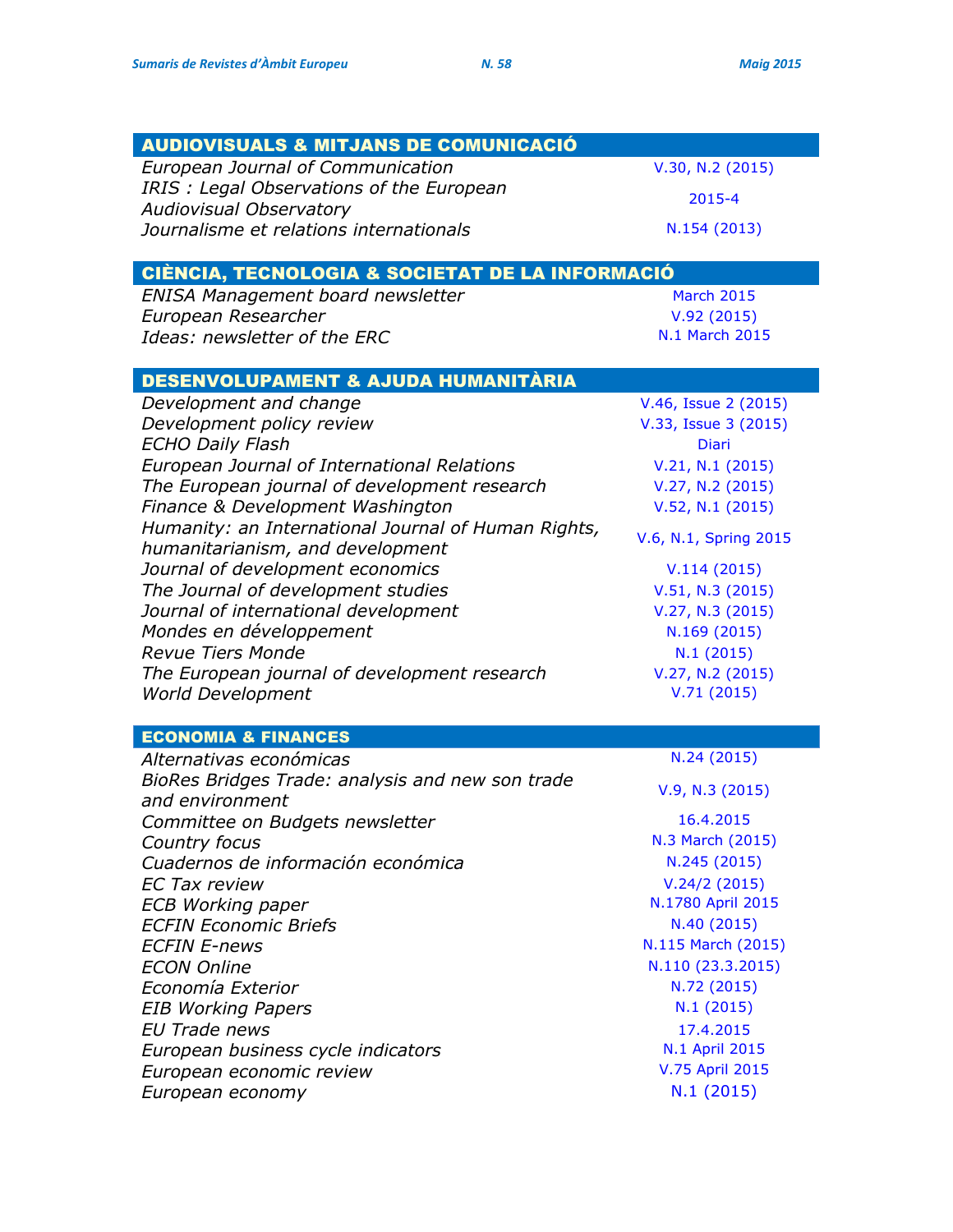| European economy. Economic papers                  | N.546 (2015)            |
|----------------------------------------------------|-------------------------|
| European journal of law and economics              | V.39, N.2 (2015)        |
| Eurostatistics - Data for short-term economic      | $1 - 2015$              |
| analysis                                           |                         |
| Global Trade and Customs Journal<br>Weh            | V.10, Issue 4 (2015)    |
| Harmonised indices of consumer prices              | February 2015           |
| <b>IMCO Newsletter</b>                             | N.57, March 2015        |
| INTA newsletter of the EP Committee on             |                         |
| <b>International Trade</b>                         | N.54, April 2015        |
| <i>Intereconomics</i>                              | V.50, N.2 (2015)        |
| <b>International Tax and Public Finance</b>        | V.22, N.3 (2015)        |
| Journal - Tribunal de Cuentas Europeo              | N.4(2015)               |
| Journal of the European Economic Association       | V.13, N.2 (2015)        |
| Journal of world trade                             | $V.49-2(2015)$          |
| Papeles de Europa                                  | V.27, N.2 (2014)        |
| Procesos de mercado: revista europea de economía   | V.11, N.2 (2014)        |
| política                                           |                         |
| Quarterly report on price and cost competitiveness | 4th. quarter 2014       |
| Quarterly report on the euro area                  | V.14, N.1 (2015)        |
| <b>Taxation and customs union</b>                  | 10.4.2015               |
| <b>Taxation papers</b>                             | N.54(2015)              |
| Tribunal de Cuentas Europeo. Informes y            | Informe especial 1/2015 |
| dictámenes                                         |                         |

# EDUCACIÓ & CULTURA

| <b>CEDEFOP Briefing notes</b>                    | N. 9096 (2015)    |
|--------------------------------------------------|-------------------|
| <b>CEDEFOP Information series</b>                | N.4134 (2015)     |
| <b>CEDEFOP Research papers</b>                   | N.45(2015)        |
| C-News : culturelink newsletter                  | N.96 (2015)       |
| Culture action Europe:                           | December 2014     |
| eBulletin (European Agency for Special Needs and | <b>March 2015</b> |
| Inclusive Education)                             |                   |
| <b>ETF Inform</b>                                | N. 20 (2014)      |
| <b>European Journal of Cultural Studies</b>      | V.18 N.2 (2015)   |
| European journal of special needs education      | V.30, N.2 (2015)  |
| European journal of training and development     | V.39, N.3 (2015)  |
| eZine (ECF)                                      | <b>April 2015</b> |
| The European language gazette                    | N.25 (2015)       |

## EMPRESA & INDÚSTRIA

| <b>Issue 1 (2015)</b> |
|-----------------------|
| <b>Issue 1 (2015)</b> |
| <b>Issue 1 (2015)</b> |
| <b>April 2015</b>     |
| N.1 April 2015        |
| V. 26/2 (2015)        |
| V.27, N.3 (2015)      |
|                       |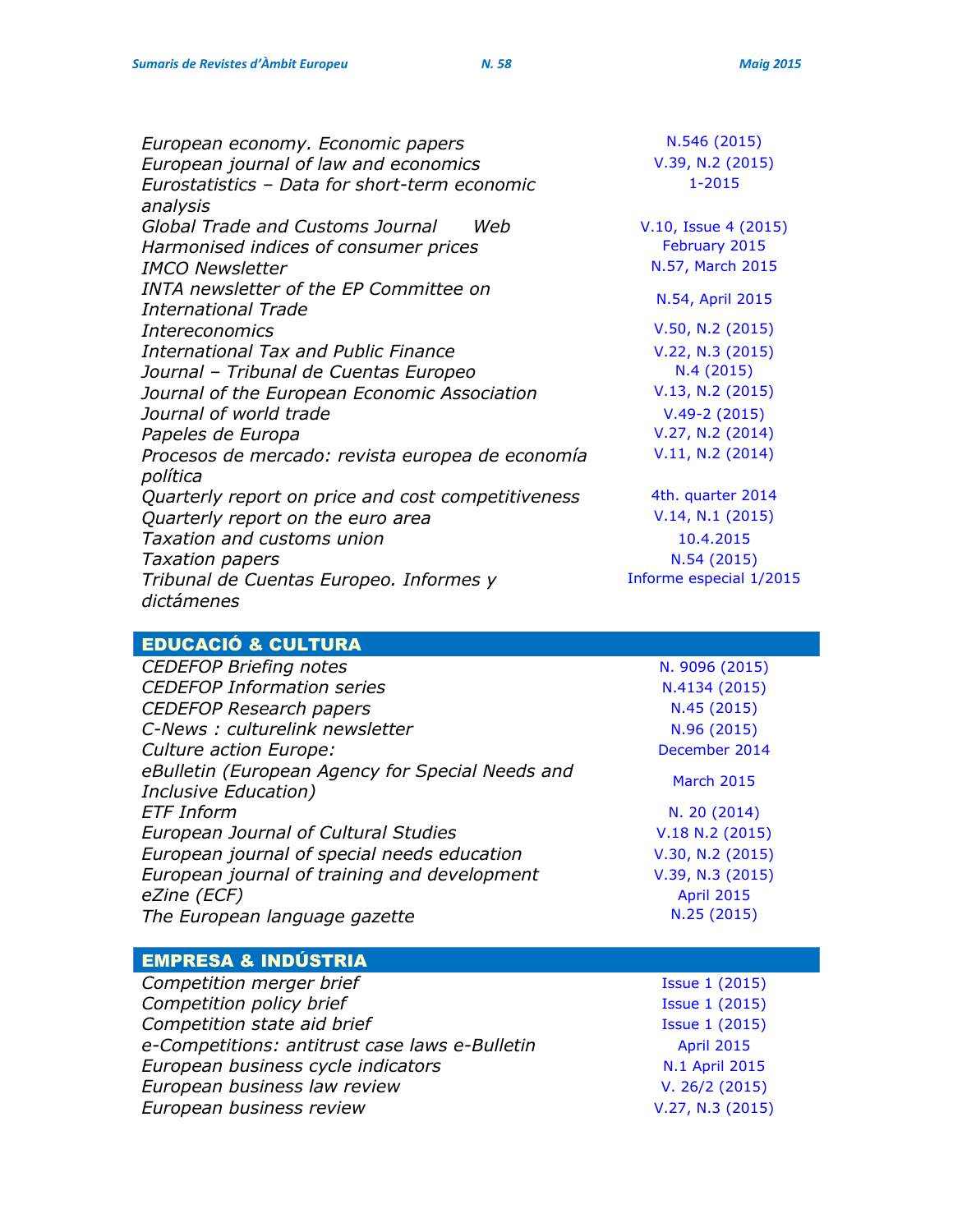| European company law                                | V.12/2(2015)       |
|-----------------------------------------------------|--------------------|
| European journal of innovation management           | V.18, N.2 (2015)   |
| European patent bulletin                            | N.1516 (15.4.2015) |
| Office for Harmonization in the Internal Market: OJ | <b>April 2015</b>  |
| Revista europea de dirección y economía de la       | V.24, N.1 (2015)   |
| empresa                                             |                    |
| The European business review                        | March/April 2015   |

# INTEGRACIÓ EUROPEA & GOVERNANÇA

| Common market law review                        | V.52/2(2015)           |
|-------------------------------------------------|------------------------|
| Comparative European politics                   | V.13, N.3 (2015)       |
| <b>EUI Working Papers RSCAS</b>                 | N.25(2015)             |
| European studies newsletter                     | <b>April 2015</b>      |
| EuropeanVoice                                   | Diari                  |
| Interface                                       | N.99 March 2015        |
| Journal of European Public Policy               | V.22, Issue 6 (2015)   |
| Papeles de Europa                               | Vol.27, N.2 (2014)     |
| Politique européenne                            | N.46 (2014)            |
| Queries. The European Progressive Magazine      | Issue 6, Spring 2015   |
| <b>Review of European Studies</b>               | V.7, N.5 (2015)        |
| Revista de estudios europeos                    | N.65(2014)             |
| Revue du marché commun et de l'Union européenne | N.586 (2015)           |
| Romanian journal of European affairs            | V.15(1) 2015           |
| The Federalist Debate                           | N.1 March 2015         |
| The New Federalist                              | (13.4.2015)            |
| The Parliament Magazine                         | Issue 409 April (2015) |
|                                                 |                        |

| "Reflets" : informations rapides sur les                                               | N.1(2015)           |
|----------------------------------------------------------------------------------------|---------------------|
| développements juridiques présentant un intérêt                                        |                     |
| pour l'Union                                                                           |                     |
| Amnistía internacional: revista sobre derechos                                         | N.125               |
| humanos                                                                                | Enero-Marzo 2015    |
| Anuario de procesos de paz                                                             | 2015                |
| <b>CEPEJ</b> newsletter                                                                | N.13 April 2015     |
| Cuadernos de derecho transnacional                                                     | V.7, N.1 (2015)     |
| DROI Subcommittee on Human Rights newsletter                                           | N.20 (2015)         |
| Europa e diritto privato                                                               | N.4(2014)           |
| European journal of international law                                                  | V.26, N.1 (2015)    |
| European law journal                                                                   | V.21, N.3 (2015)    |
| European law review                                                                    | N.1(2015)           |
| European public law                                                                    | V.21, N.2 (2015)    |
| European review of private law                                                         | V.23/2(2015)        |
| <b>FRA</b> newsletter                                                                  | <b>April 2015</b>   |
| Humanity: an international journal of human rights,<br>humanitarianism and development | V.6 N.1 Spring 2015 |
| International journal of constitutional law                                            | V.12, N.4(2014)     |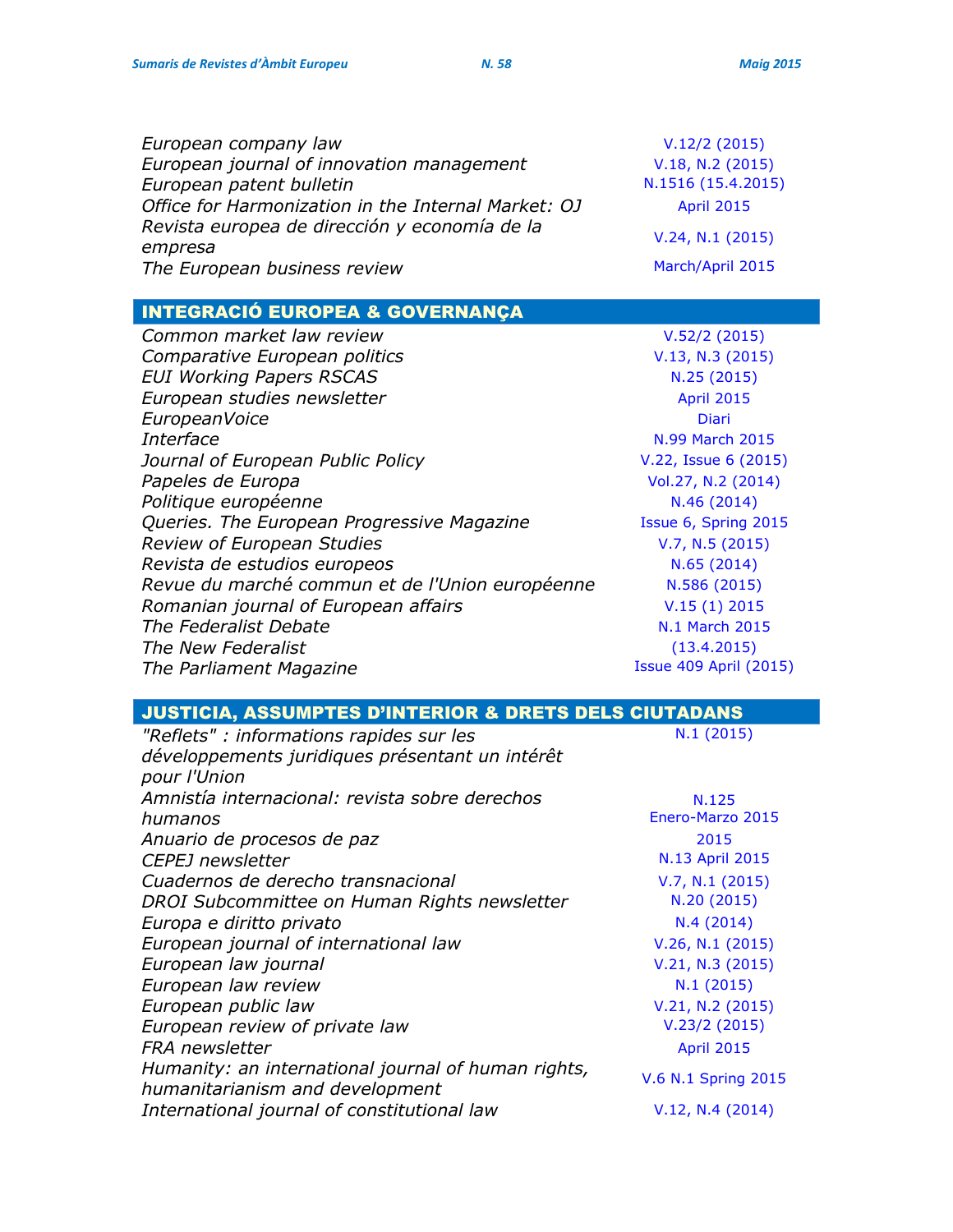| <b>JURI</b> report<br>LaLey Unión Europea                                                                                             | Issue 10 April 2015<br>N.24 Marzo 2015                                                         |
|---------------------------------------------------------------------------------------------------------------------------------------|------------------------------------------------------------------------------------------------|
| Nómadas. Revista crítica de ciencias sociales y<br>jurídicas Web                                                                      | V.41, N.1 (2014)                                                                               |
| Revista de derecho comunitario europeo                                                                                                | N.50 (2015)                                                                                    |
| <b>MEDI AMBIENT &amp; ENERGIA</b>                                                                                                     |                                                                                                |
| <b>EcoAP Newsletter</b><br>ENVI News: newsletter from the EP Committee<br>Environmental policy and governance                         | (9.4.2015)<br><b>Issue 6 (2015)</b><br>V.25, N.2 (2015)                                        |
| European business awards for the environment<br>newsletter                                                                            | N.26 March 2015                                                                                |
| European energy and environmental law review<br><b>LIFE</b> newsletter                                                                | V.24/2(2015)<br><b>April 2015</b>                                                              |
| Review of European, comparative & international<br>environmental law                                                                  | V.24, N.1 (2015)                                                                               |
| Science for environment policy. News alert                                                                                            | Issue 411                                                                                      |
| <b>REGIONS &amp; DESENVOLUPAMENT LOCAL</b>                                                                                            |                                                                                                |
| Carta local : revista de la Federación Española de<br>Municipios y Provincias                                                         | N.277 Febrero 2015                                                                             |
| Committee of the Regions: eNewsletter<br>European urban and regional studies<br>Intercultural cities newsletter<br>Panorama inforegio | <b>Marzo 2015</b><br>V.22, N.2 (2015)<br>N.37 April 2015<br>N.52 (2015)                        |
| Revista d'estudis autonòmics i federals                                                                                               | N.21 Abril 2015                                                                                |
| <b>RELACIONS EXTERIORS &amp; POLÍTICA DE SEGURETAT</b>                                                                                |                                                                                                |
| Afkar ideas. revista trimestral para el diálogo entre<br>el Magreb, España y Europa                                                   | N.45 (2015)                                                                                    |
| <b>Boletín/Newsletter Elcano</b><br><b>CBRNE-Terrorism newsletter</b><br>Documentos CIDOB<br>Esglobal                                 | N.179 (2015)<br><b>March 2015</b><br>N.4 (2015)<br><b>Abril 2015</b>                           |
| EU Candidate & Potential Candidate Countries<br>Economic Quarterly-CCEQ                                                               | 1st. quarter (2015)                                                                            |
| <b>EUROMIL</b> news<br>Foreign affairs Latinoamérica<br>Informe semanal Política Exterior<br>Notes internacionals<br>Opinión CIDOB    | N.32 March 2015<br>V.15, N.2 (2015)<br>N.935 (27.4.2015)<br>N. 112 (2015)<br>N.320 (24.4.2015) |
| Puentes para un diálogo. Europa-América Latina<br><b>Weekly Compass</b>                                                               | N.153 (2015)<br>(24.4.2015)                                                                    |